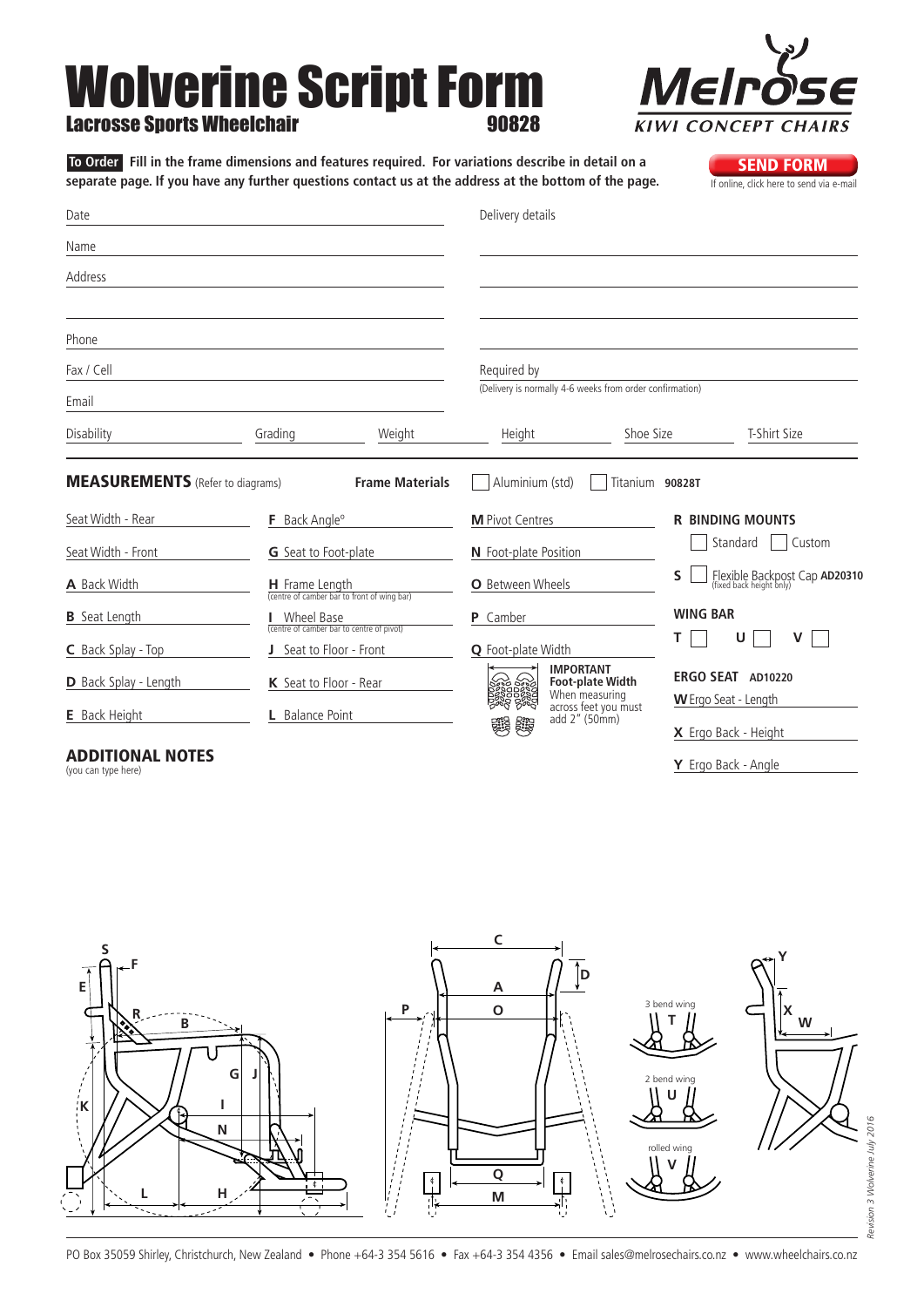## **PAGE 2 Wolverine Script Form**<br>Lacrosse Sports Wheelchair





| Name                                                 |                                         |                                           |                                              |  |
|------------------------------------------------------|-----------------------------------------|-------------------------------------------|----------------------------------------------|--|
| <b>FOOTPLATE</b><br>No Footplate                     | Alloy tube footplate (std)              | Alloy footplate cover AD11690             |                                              |  |
| <b>ANTI-TIPS</b>                                     |                                         |                                           |                                              |  |
| Twin swivel AD15150                                  | Single swivel AD15100                   |                                           |                                              |  |
| <b>BEARINGS</b>                                      |                                         |                                           |                                              |  |
| Standard bearings                                    | Melrose hybrid ceramic bearings AD20400 |                                           |                                              |  |
| <b>CASTORS</b>                                       |                                         |                                           |                                              |  |
| Rollerblade 72mm (std)                               | Other                                   |                                           |                                              |  |
| <b>UPHOLSTERY</b>                                    |                                         |                                           |                                              |  |
| Seat sling fixed (std)                               | Fixed width back (std)                  | No cushion                                | Cushion 3" AD16203                           |  |
| Seat sling wrap-around                               | Adjustable back upholstery with         | Cushion 1" AD16201                        | Cushion 1" (high density) AD16221            |  |
| Solid seat AD18030                                   | adjustable width/height AD16050         | Cushion 2" AD16202                        | Cushion 2" (high density) AD16220            |  |
| <b>SKIRT GUARDS</b>                                  |                                         |                                           |                                              |  |
| No skirt guards                                      | Fabric skirt guards AD16100             | Alloy skirt guards AD16125 (height)       |                                              |  |
|                                                      |                                         | ABS rigid skirt guards AD16111 (height)   |                                              |  |
| <b>STRAPS, IMPACT GUARDS</b>                         |                                         |                                           |                                              |  |
| Front hanger covers AD16400                          | Hip strap - webbing AD16510             | Leg strap AD16330                         |                                              |  |
| Back bar cover AD16420                               | Hip strap - ratchet AD16550             | Chest strap <b>AD45210</b>                |                                              |  |
|                                                      | Foot strap - webbing (std)              | (measure around your chest and seat back) |                                              |  |
|                                                      | Foot strap - ratchet AD16350            |                                           |                                              |  |
|                                                      | Knee strap - ratchet AD16351            |                                           |                                              |  |
| <b>ACCESSORIES</b>                                   |                                         |                                           |                                              |  |
| Wheel bag (black with choice of trim colour) AD16780 | (Choose your<br><b>Bk</b>               | BI<br>Gr<br><b>Pk</b><br>Pu               | Custom Wheel Bag AD16781<br>(describe below) |  |

Additional Notes

(you can type here)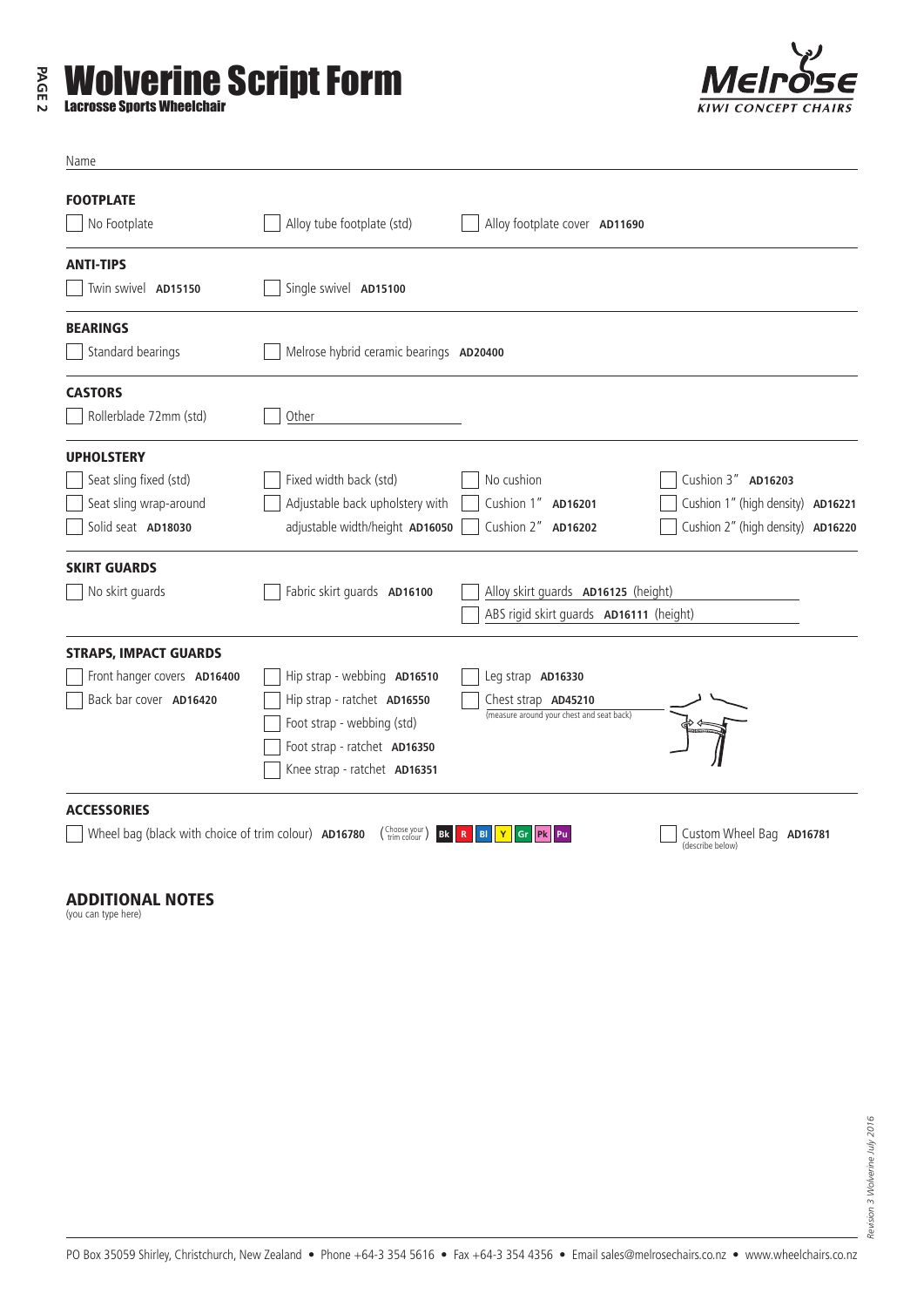

| Name                                                      |                                               |  |  |
|-----------------------------------------------------------|-----------------------------------------------|--|--|
|                                                           | <b>TYRES</b>                                  |  |  |
| <b>WHEELS</b><br>24"                                      | 24"                                           |  |  |
| Spoked Wheels (std)                                       | 24" x 1" Kenda Ironcap Blue (std)             |  |  |
| Spinergy SL Wheels (24 spoke, black spokes only) AD13410  | 24" x 1" Kenda Konstrictor (std)              |  |  |
| Spinergy SLX Wheels (24 spoke, black spokes only) AD13420 | 24" x 1" Schwalbe Right Run AD13740           |  |  |
| 25"                                                       | 25"                                           |  |  |
| Spoked Wheels AD13060                                     | 25" x 1" Kenda Ironcap Blue (std)             |  |  |
| Spinergy SL Wheels (24 spoke, black spokes only) AD13410  | 25" x 1" Kenda Konstrictor (std)              |  |  |
| Spinergy SLX Wheels (24 spoke, black spokes only) AD13420 | 25" x 1" Schwalbe Right Run AD13740           |  |  |
| 26"                                                       | 26"                                           |  |  |
| Spoked Wheels AD13060                                     | 26" x 1" Kenda Ironcap Blue (std)             |  |  |
| Spinergy SL Wheels (24 spoke, black spokes only) AD13410  | 26" x 1" Schwalbe Right Run AD13740           |  |  |
| Spinergy SLX Wheels (24 spoke, black spokes only) AD13420 |                                               |  |  |
| 27"                                                       | 27"                                           |  |  |
| Spoked Wheels AD13060                                     | 27" x 1" Kenda Ironcap Blue (std)             |  |  |
| Spinergy SL Wheels (24 spoke, black spokes only) AD13410  |                                               |  |  |
| Spinergy SLX Wheels (24 spoke, black spokes only) AD13420 |                                               |  |  |
|                                                           |                                               |  |  |
|                                                           |                                               |  |  |
| <b>PUSHRIMS</b>                                           |                                               |  |  |
| Rubber coated (red) AD13845<br>Anodised alloy (std)       |                                               |  |  |
|                                                           |                                               |  |  |
| <b>PUSHRIMS - POSITION</b>                                |                                               |  |  |
| In close<br>Standard                                      | Onto rim                                      |  |  |
| <b>SPOKE GUARDS</b>                                       |                                               |  |  |
|                                                           |                                               |  |  |
| Pair of Spoke guards AD13920<br>Nil                       |                                               |  |  |
| <b>SPARE WHEELS as above</b>                              | <b>TYRES, TUBES and AXLES on SPARE WHEELS</b> |  |  |
| Spoked Wheel 24" AD13507 (quantity)                       | Tube fitted AD13695 (quantity)                |  |  |
| Spoked Wheel 25"/26"/27" AD13561 (quantity)               | Kenda Tyre fitted AD13701 (quantity)          |  |  |
| Spinergy SL Wheel AD13641 (quantity)                      | Schwalbe Tyre fitted AD13741 (quantity)       |  |  |
| Spinergy SLX Wheel 1/2" axle <b>AD13651</b> (quantity)    | Axle 1/2" <b>AD12508</b> (quantity)           |  |  |
|                                                           |                                               |  |  |
| <b>SPOKE GUARDS for SPARE WHEELS as above</b>             | <b>PUSHRIMS for SPARE WHEELS as above</b>     |  |  |
| Fitted to spare wheel<br>Not fitted to spare wheel        | Anodised alloy AD13858 (quantity)             |  |  |
| Spoke Guard AD13921 (quantity)                            | Rubber coated (red) AD13846 (quantity)        |  |  |
|                                                           |                                               |  |  |
| <b>EXTRA AXLES</b>                                        | <b>EXTRA BEARINGS</b>                         |  |  |
| Axles 1/2" AD12514 (quantity)                             | Steel 608 5/16" AD20402 (quantity)            |  |  |
|                                                           | Steel R8 1/2" AD20405 (quantity)              |  |  |
|                                                           | Ceramic 608 5/16" AD20403 (quantity)          |  |  |
|                                                           | Ceramic R8 1/2" AD20407 (quantity)            |  |  |